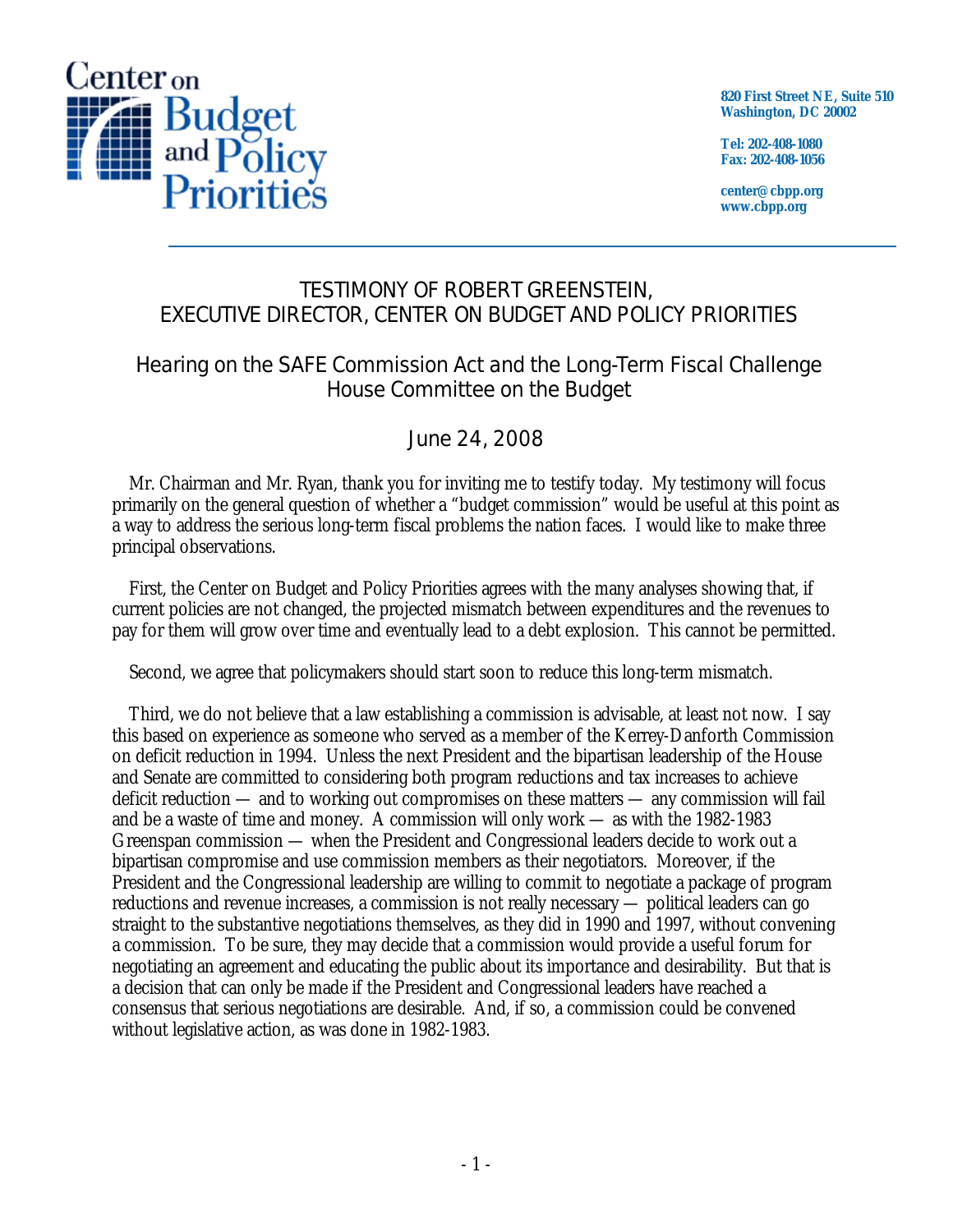The key point is that a commission will not force a consensus — or a willingness to negotiate a bipartisan agreement — where one is lacking on the part of the President and Congressional leaders. That is why the 1994 Kerrey-Danforth commission on entitlement and tax reform failed.

 I would add that the base-closing commission does not offer a counter-example. There, the President and bipartisan Congressional leadership agreed that the nation had too many bases and some needed to be closed. The commission was designed to implement that agreement by providing a way to surmount parochial geographic concerns that could otherwise block action. But bipartisan consensus on the need to close bases had already been reached.

I would like to elaborate now on these three points, with special emphasis on the third.

#### **Projected Debt Explosion**

 Our projections of the long-term budget outlook show a "fiscal gap" — the difference over time between revenues and expenditures other than interest payments — equaling 3.2 percent of Gross Domestic Product from now through  $2050<sup>1</sup>$  This is too high — it would lead to a compounding explosion of debt. Specifically, under our projections, the publicly held debt, which today stands at a relatively modest 37 percent of GDP, would grow to 42 percent of GDP by 2020, to 72 percent by 2030, to 134 percent by 2040, and to 231 percent by 2050. The Congressional Budget Office, in a recent letter to Mr. Ryan, estimates that in about 40 years, the per-person growth of the economy would halt and then begin to reverse. Such a situation would be untenable. This is why nearly all analysts call the long-term budgetary projections of existing tax and budget law "unsustainable." (CBO also says that in the real world, financial instability and periodic market crises could occur before debt reaches such a level unless it becomes clear that the public, and therefore policymakers, are willing to raise revenues and/or reduce programs as necessary.)

### **Early Action Is Desirable**

 Early action is desirable, because the earlier that the nation acts to reduce projected deficits — and the sooner that we increase revenues and reduce program expenditures from projected levels — the longer the Treasury can earn compound interest on these budget savings. For example, a policy that reduces projected deficits by 1 percent of GDP in this and all future years would reduce the fiscal gap through 2050 from 3.2 percent of GDP to 2.2 percent, a reduction of almost one third. In contrast, if the same set of policies were enacted five years from now, they would reduce the fiscal gap by 0.86 percent of GDP; so we would lose about one-seventh of the long-term budgetary value of those savings. Put differently, waiting five years means that the necessary revenue increases and program reductions would have to be 17 percent larger to reduce projected debt in 2050 by the same amount and likely would be somewhat harder to enact as a result.

 $\overline{a}$ 1 Both projected primary (non-interest) deficits and future GDP are calculated on a "present-value" or discounted basis, which gives higher weight to earlier deficits, because the sooner a deficit occurs, the more years the nation must pay compound interest on it. Our projections were issued in January 2007. We are in the process of updating those projections, but they are not likely to differ materially from our published results. See Richard Kogan, Matt Fiedler, Aviva Aron-Dine, and James Horney, "The Long-Term Fiscal Outlook Is Bleak," at http://www.cbpp.org/1-29-07bud.pdf.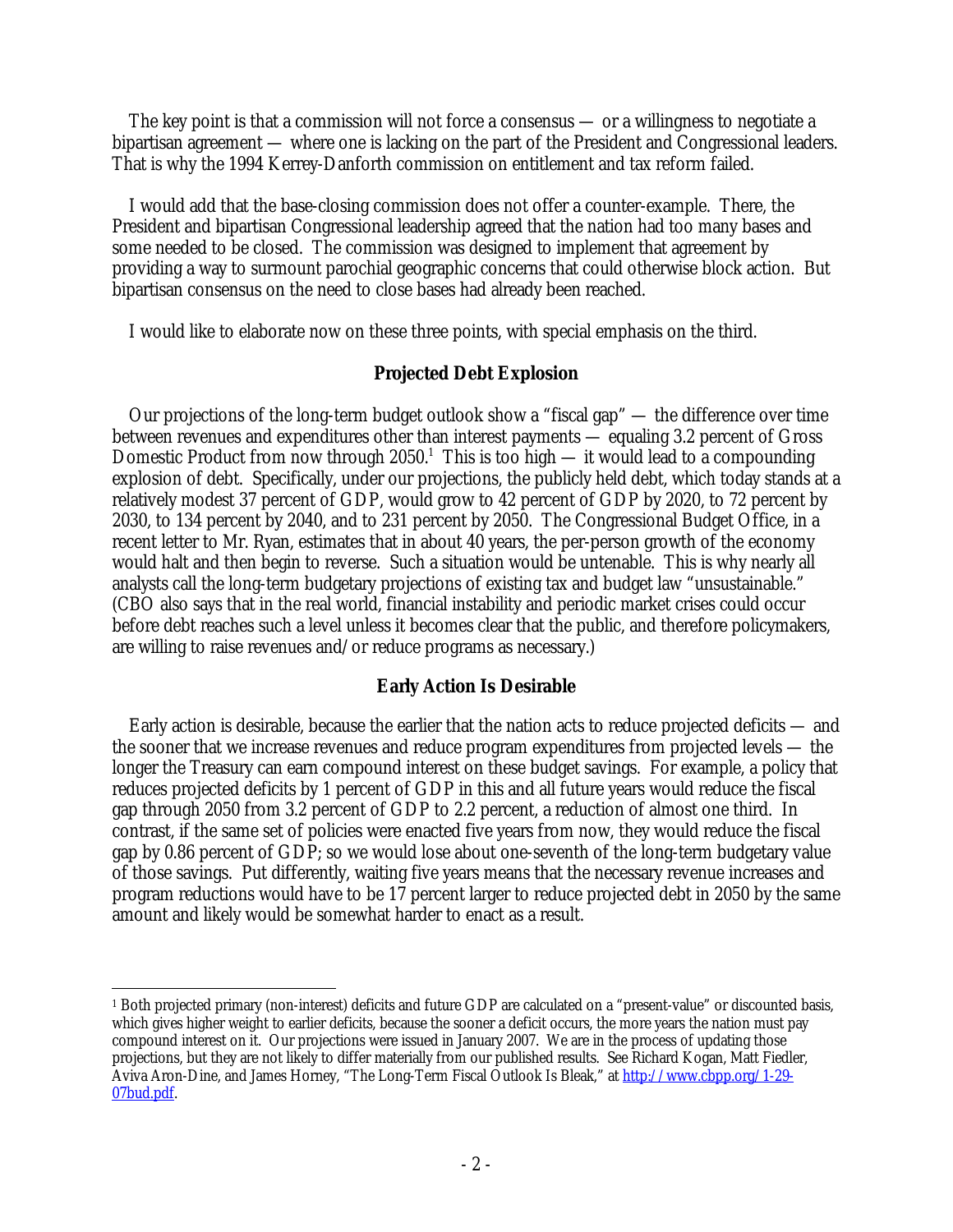In short, delay has costs. To be sure, combating climate change, addressing the foreclosure crisis, and dealing with global nuclear threats are more immediately pressing. But sooner or later, the nation *must* change budgetary course, and sooner is certainly better.

I would note that an attempt to eliminate the entire long-term fiscal gap in one sitting would almost certainly fail. The lift would be far too heavy. We believe that when the moment is ripe for bipartisan compromise on deficit reduction, policymakers should negotiate a package of permanent savings to take a noticeable and permanent bite out of the long-term fiscal gap. We will need to do this several times, until the matter is fully addressed.

- If policymakers raised revenues and reduced programs by a total of 3.2 percent of GDP in 2008 and each subsequent year, that would indeed eliminate the fiscal gap through 2050; the debt in 2050 would be 37 percent of GDP, just as it is today. But such a sudden change in fiscal policy could throw even a healthy economy into a recession. And, the budget would run immediate *surpluses*, growing to almost 3 percent of GDP by the end of the next decade and lasting a quarter of a century. The debt would fall to zero and then below — the U.S. Treasury would accumulate assets amounting to one-sixth of the economy by 2030. Eventually deficits would return, and the assets would be drawn down and then replaced with debt. But surely the public would not stand for surpluses of this magnitude or duration. Much of the public thinks of surpluses not as desirable "saving for the future" but as undesirable "over-taxing" or "underinvesting." Pressure from the right and left to consume those surpluses would be overwhelming.
- Alternatively, Congress could eliminate the fiscal gap in one sitting by enacting tax increases and program cuts that start small but ramp up significantly over time. This would avoid the politically untenable prospect of a quarter century of surpluses. Under this alternative scenario, however, today's policymakers would not only be deciding the appropriate trade-off between higher revenues and lower benefits and services for today's voters but also be enacting a series of future tax increases and future program cuts that would first take effect 15 or 25 or 40 years from today. If a new trade-off between taxes and benefits must take effect every decade or so, the voters and policymakers at that time should have some role in deciding the tradeoffs. In particular, we cannot know today the efficacy of health care practices 30 years from now, so we cannot make final judgments of much public financing they will merit. Nor can we know today whether income inequality will continue to grow, whether our future relations with China will be confrontational or cooperative, or whether new technology will make energy cheaper or exploding demand will make energy much more expensive and the need for public transportation much greater. Such questions will influence how future voters view the role of government.

At the same time, doing little and saddling future generations with mountains of debt should be unacceptable. An appropriate balance needs to be struck, and major action to shrink projected deficits — and to start securing interest savings that will compound over time — should be taken soon.

### **Budget Commissions**

As noted, I do not favor a budget commission at this time. The Kerrey-Danforth Commission could not even issue a majority report in favor of specific policy proposals. This was *not* because the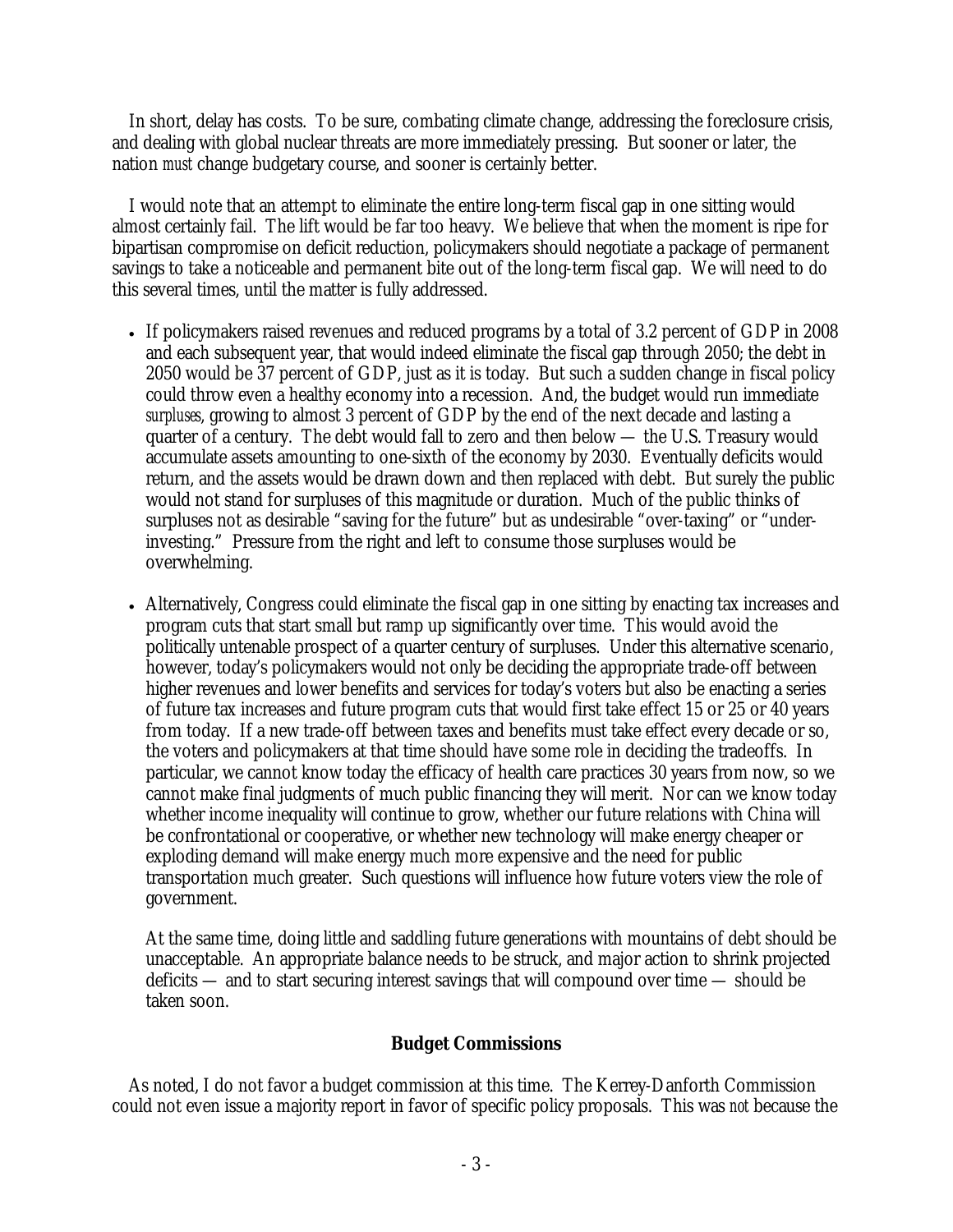two principals were not serious, the staff was not expert, or there were no available options. Not at all; plenty of serious and thoughtful people devoted much time and effort to the task.

No, the failure of the Kerrey-Danforth Commission was caused by the fact that neither President Clinton nor the top Congressional leaders were interested in negotiating a bipartisan deficit reduction plan. There was no broad consensus on whether taxes should be raised and by how much, nor about which programs should be cut and by how much.

This is my main point: without a pre-existing consensus that a bipartisan compromise should be negotiated and what should be on the table for negotiation, and without engagement in the negotiations — through key commission members — of the President and the top Congressional leadership, no commission will succeed.

Let's look more closely at the Greenspan Commission. It had a clear mission, set by the President and bipartisan Congressional leadership, to restore immediate and longer-term solvency to the Social Security trust funds. That Commission was a success because President Reagan, Speaker O'Neill, and top Congressional leaders of both parties wanted it to be and used it as the forum to negotiate a deal (through proxies). In this respect, the Greenspan Commission more closely resembled the successful 1990 budget summit negotiations than the failed Kerrey-Danforth Commission, because the Greenspan Commission was basically a mechanism for President Reagan's top negotiator – Howard Baker – and the Democrats' top negotiator – Bob Ball, the former Commissioner of Social Security – to hammer out a compromise on behalf of their principals. Furthermore, it was understood in advance that the agreement would include both an increase in the payroll tax and a reduction in Social Security retirement benefits. This history underscores the point that any successful deficit reduction exercise starts with the President and must involve the top leadership of Congress. It is also worth noting that the Greenspan commission was established by executive order, not through passage of a piece of legislation. Once a consensus formed to move forward, no time was lost in trying to move a commission bill through Congress and having committee and floor debates and disputes over "the shape of the table."

Given this history, enacting legislation now to establish a new commission is not advisable, in my view. President Bush has little interest in this subject. More importantly, we do not know if either of the presidential candidates would be willing, after the election, to enter into negotiations for lower program expenditures and higher revenues.

Suppose, however, that the next President does decide after the election that he would like to negotiate a serious deficit reduction package with Congress. To begin with, he needs a willing partner. Most likely, a serious President would first find out if the leaders of both parties are willing to engage in serious negotiations.

If the planets are aligned and the new President and the bipartisan leadership of Congress are willing to engage, a commission should not be necessary, as successful bipartisan deficit reduction negotiations in 1982, 1987, 1989, 1990, and 1997 proved. If the President and Congressional leaders decide a commission could facilitate their negotiations and help to secure public support for a deficit reduction plan, they could establish a commission designed to accomplish that goal and would not need the enactment of legislation to do so. As noted, the Greenspan Commission was established by executive order after consultation between the President and Congressional leaders.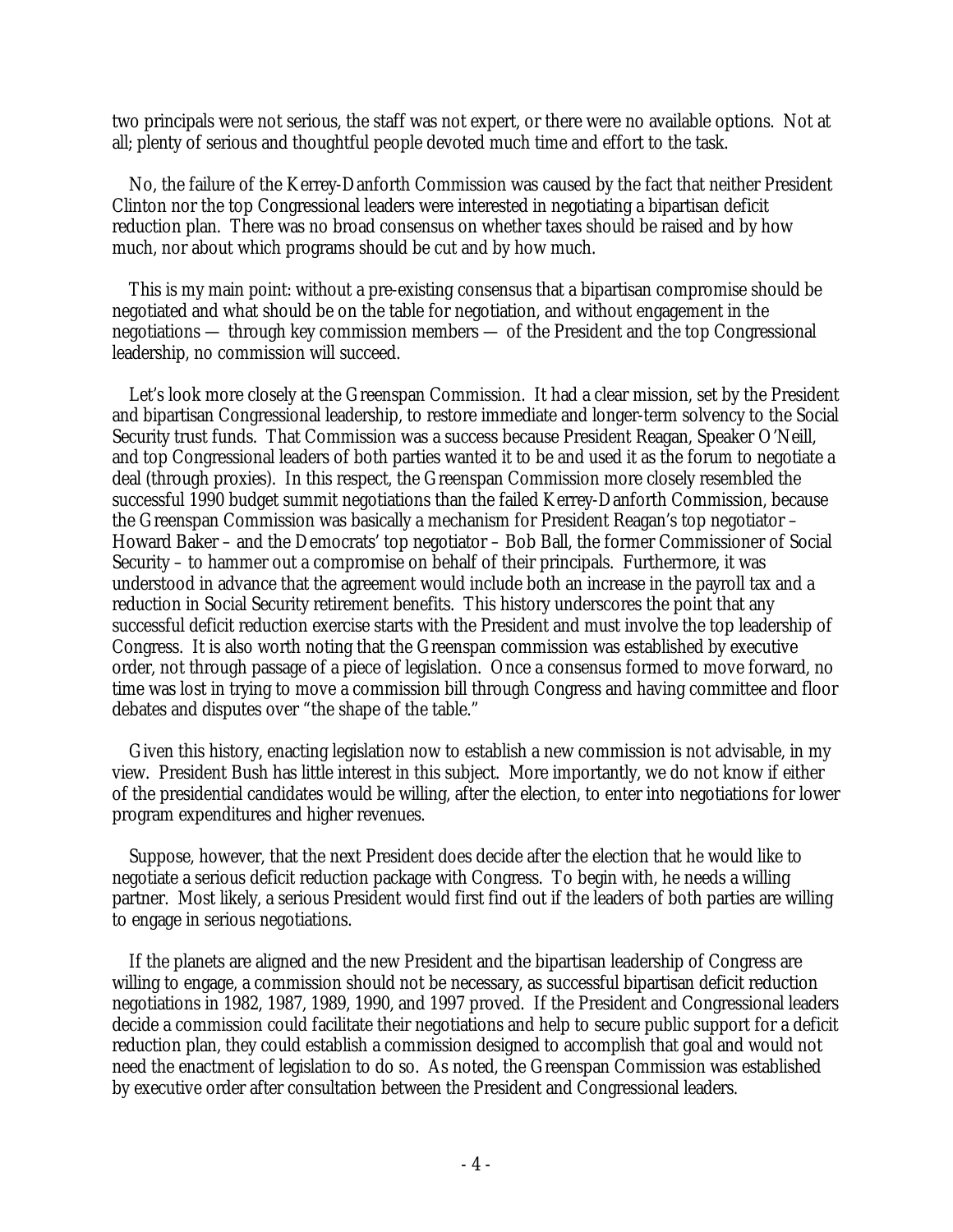Before concluding, I would like to make three additional points.

First, we should be aware of the law of unintended consequences. There are some thoughtful deficit reduction ideas that have *not* yet been firmly and unequivocally rejected by one or the other party. These ideas could form part of a serious plan the next President and the bipartisan Congressional leadership might negotiate if there is such a negotiation. However, if a commission exists in the absence of such a high-level, substantive negotiation and that commission propounds one of these deficit reduction ideas, there is a risk that one or both parties or some prominent political leaders will try to score political points by loudly attacking the proposal. If, a few years later, the planets realign and serious negotiations become possible, the previous trashing could take what would otherwise be a useful option off the table.

Second, I would like to elaborate on the point that I noted earlier regarding the Base Closure and Realignment, or BRAC, process. The BRAC model worked because there was overwhelming bipartisan agreement, shared by the President and Congress and by both parties, that in the aftermath of the cold war, there were more military bases than were needed to provide for the defense of the United States. Despite this consensus, it was difficult for individual Members of Congress to support legislation that would close bases in their own districts or states. So the BRAC process was established to allow a commission of experts to do the work of deciding *which and exactly how many* bases to close and to require Congress to vote up or down on the base-closing package. The BRAC process is about preventing purely geographic interests of individual Members from undercutting a bipartisan consensus over the need to reduce the number of military bases.

Major deficit reduction, however, is different. Putting our fiscal house in order involves fundamental questions about the tradeoffs between taxes and the defense, education, health care, and other needs of the nation. It may involve key questions about the role of government. These are exactly the kind of decisions the framers of our Constitution believed should be made by an elected President and elected members of Congress. It is one thing to design a process like BRAC that is aimed at overcoming the effects of the geographic nature of our system of representation after elected policymakers have made the fundamental policy decision. It is quite another thing to try to design a process that reduces the ability of elected officials to make the fundamental decisions themselves. Having a panel of military experts decide which bases to close in order to implement a consensus that our military bases need consolidation is not the same as having a panel decide, for example, whether it is worth raising taxes to provide better health care or education for American children, and if so, which taxes should be raised and on whom and how the proceeds should be allocated.

In contrast to the BRAC concept, I would like to point one final time to the Greenspan Commission of 1983, which restored between about 60 years of solvency to the Social Security trust funds. The recommendations of that Commission were marked up in the House Ways and Means and Senate Finance Committees. Somewhat different versions of the bill were reported in each chamber, many amendments were agreed to in the Senate and in the House, and one especially important amendment — to raise from 65 to 67 the "normal retirement age" for Social Security benefits, a change that was *not* in the commission package — was adopted and became part of the enacted legislation. All of this took considerable floor time, but because everyone had a fair shot and the normal legislative process was followed, the results were much more widely accepted than might have occurred if Members of Congress had been denied the right to offer amendments, and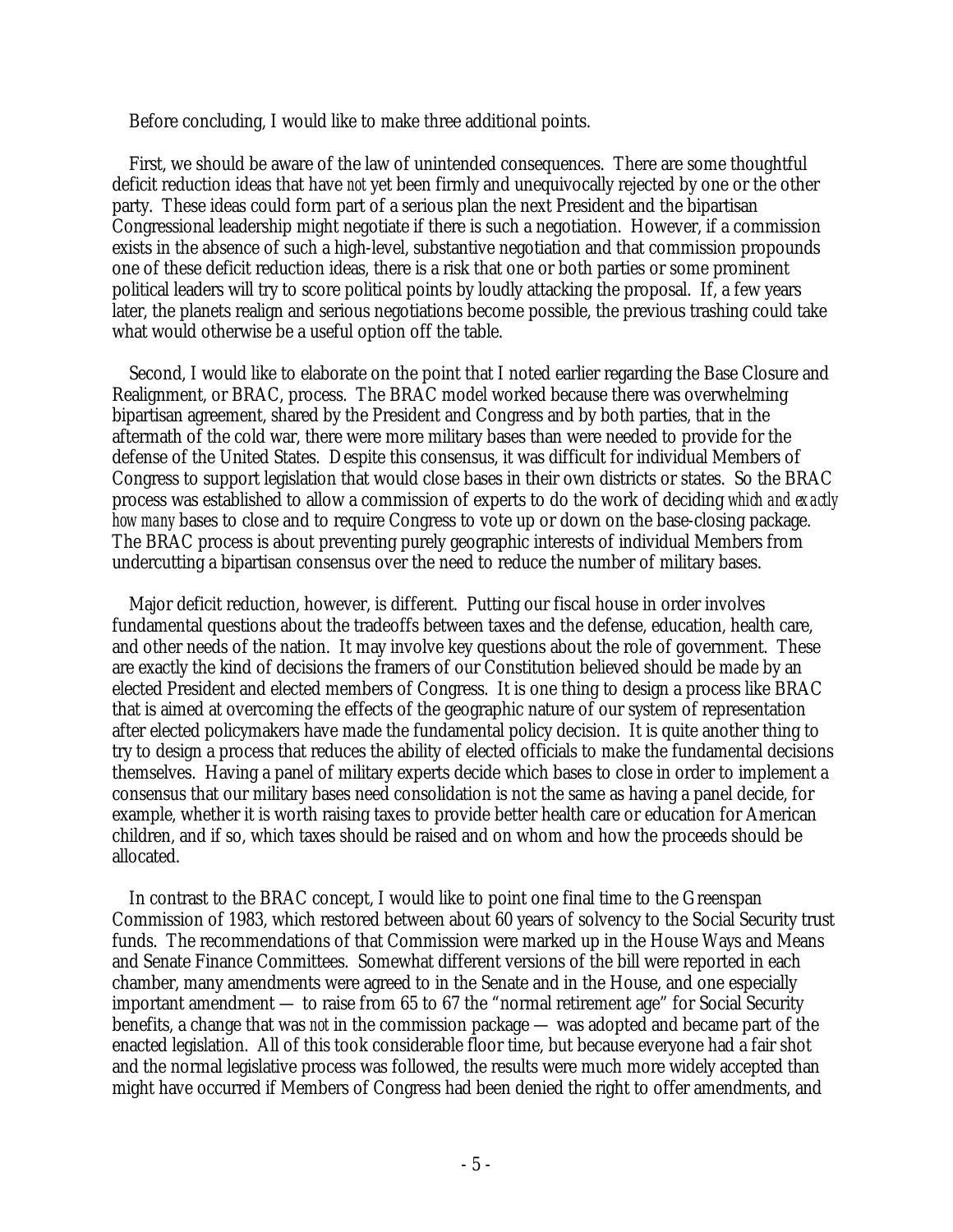the results have stood the test of time. From my point of view, either this type of approach or the approach exemplified by the 1990 budget summit negotiations is to be preferred.

As I just noted, Congress followed the normal legislative process in enacting the Greenspan Commission's recommendations. A variation would be to use the reconciliation process, as was done with the policies agreed upon in the 1990 budget summit. The reconciliation process has both advantages and disadvantages. The Byrd Rule keeps out much extraneous material, for instance, but might also preclude the inclusion of material that is technically extraneous but nevertheless important to the deal, such as the creation of process rules to enforce the deal over its negotiated lifetime. In addition, the reconciliation process cannot include Social Security legislation, and a longterm agreement might include a Social Security component. On the other hand, reconciliation speeds the process and — most importantly — prevents Senate filibusters from killing legislation that the President, majorities in both houses, and a majority of the public may support. Because it is a close call whether the reconciliation process or the normal legislative process should be used, it is better to let the President and the Congressional Leadership resolve that tactical issue at the time, rather than having enacted legislation pre-determine the legislative procedure that would be used.

In summary, I do not see advantages to enacting legislation to establish a deficit-reduction commission. History suggests that formal commissions are not necessary to enact major deficit reduction packages. And there are potential disadvantages in establishing such a commission. The most likely is that a commission would waste time, talent, and money in circumstances when there is no prospect for a major deal. It also could cause delay and unneeded acrimony if the time *were* propitious for major, substantive deficit-reduction negotiations but the existence of a statutory commission made it easier for lawmakers to make excuses to wait for the commission rather than to move ahead with real steps to reduce the deficit. Finally, arguments in Congress over provisions in commission legislation related to the form that a commission would take and the Congressional rules that would be used for consideration of its product could dissipate some of the goodwill that an initial high-level agreement to undertake serious negotiations would generate.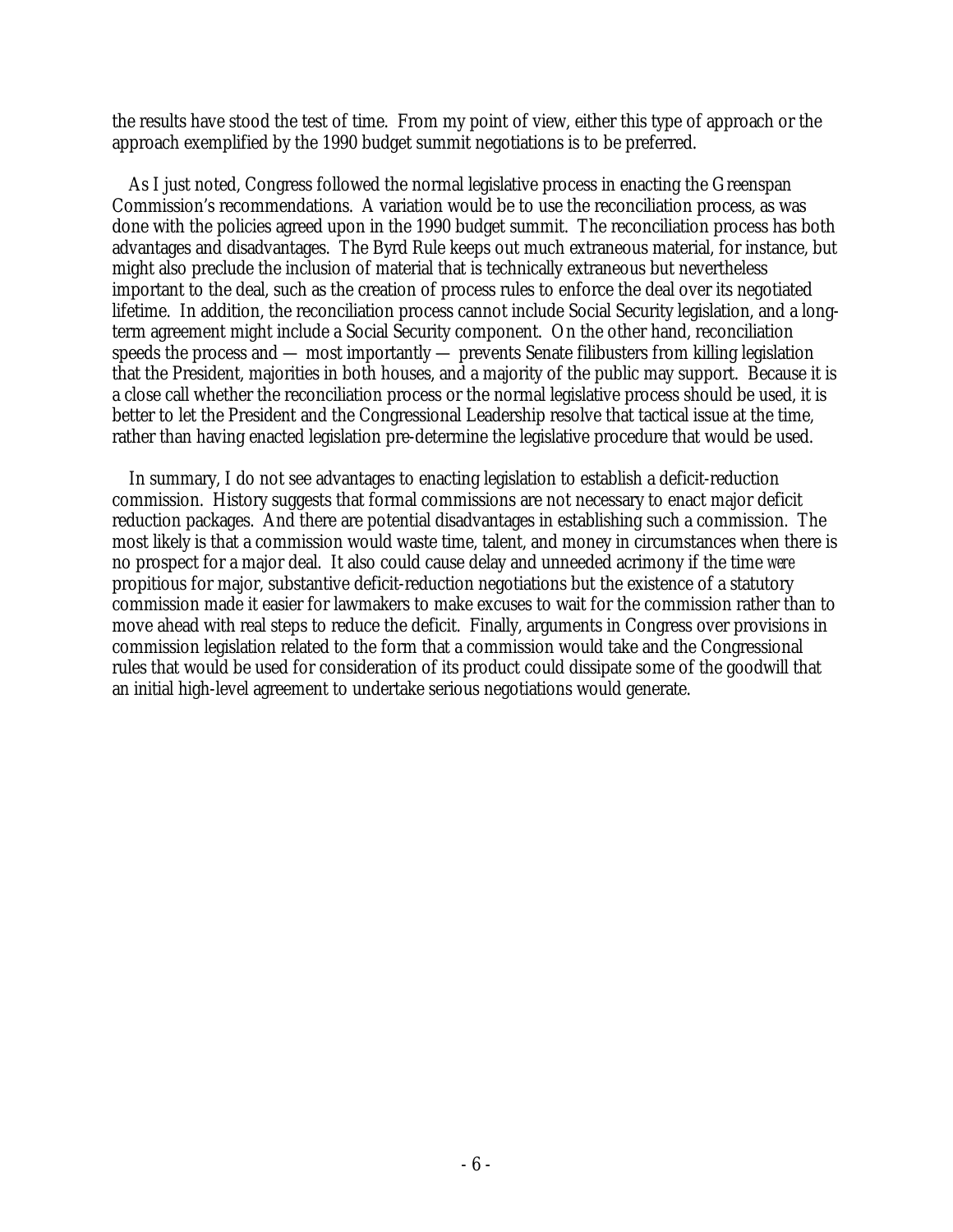#### **APPENDIX Specific aspects of H.R. 3654 that raise concerns**

This appendix raises some specific concerns or observations about certain aspects of H.R. 3654. (As the body of this testimony indicates, I do not favor legislation such as H.R. 3654 to establish a commission, but if such legislation were moved, I would recommend some changes in it.)

- H.R. 3654 says that one of the Commission's purposes would be to "improve the *budget process*  to place greater emphasis of long-term fiscal issues" (emphasis added). Allowing a Commission to draft changes in the budget process is an invitation for the Commission to avoid difficult substantive decisions about program design or the tax code and instead substitute budget process changes. The failed Gramm-Rudman-Hollings law of the 1980s is an example of why *process* should never be a substitute for *substance*. To quote former CBO Director Rudy Penner, "The process is not the problem; the problem is the problem."
- H.R. 3654 speaks of reforms that "limit the growth of entitlement spending." Entitlements *in general* are not the problem. There are serious issues related to the costs and growth rate of society-wide health care spending, and Social Security faces a long term deficit that must be closed. But other than Medicare, Medicaid, and Social Security, entitlement programs have been a *shrinking* share of GDP for the last 30 years, and under current law, they will continue to grow more slowly than the economy for the indefinite future. As a result, there is not a general entitlement problem, as distinguished from a problem related to Medicare and Medicaid that is largely a problem of rising health care costs systemwide, and to a much lesser extent, problems related to Social Security's long-term imbalance.
- H.R. 3654 speaks of making tax laws "more efficient and conducive to economic growth." While it is hard to argue against efficiency, CBO has pointed out that the economic harm done by deficit-financed tax cuts generally outweighs any efficiency gains that those tax cuts may generate (and, of course, many tax cuts add complexity and *reduce* efficiency). It is undesirable to include language that can be used by supply-side "true believers" to argue against some or any tax increases when additional revenues are likely to be a necessary component of any major bipartisan deficit reduction package.
- H.R. 3654 speaks of "generational equity." It should be noted that future generations are projected to be substantially wealthier than we are (in the aggregate). As a result, asking them to pay a bit more in taxes would still leave them with much higher after-tax income and standards of living than current generations enjoy. It should not be assumed that generational equity implies constant tax rates or a constant revenue/GDP ratio.
- H.R. 3654 would have the Commission draft the legislation, bypass real mark-ups by the committees of jurisdiction, and in general avoid either the normal legislative process or the reconciliation process under the Congressional Budget Act. We do not favor these special processes or the removal of Committees and Members from legislating. Moreover, tactical decisions that would enhance the odds that a deficit reduction package would pass the House and Senate floors cannot be known in advance. We should let the negotiators decide how best to move a package through Congress, not impose a pre-determined procedure that could reduce the prospects for its passage.